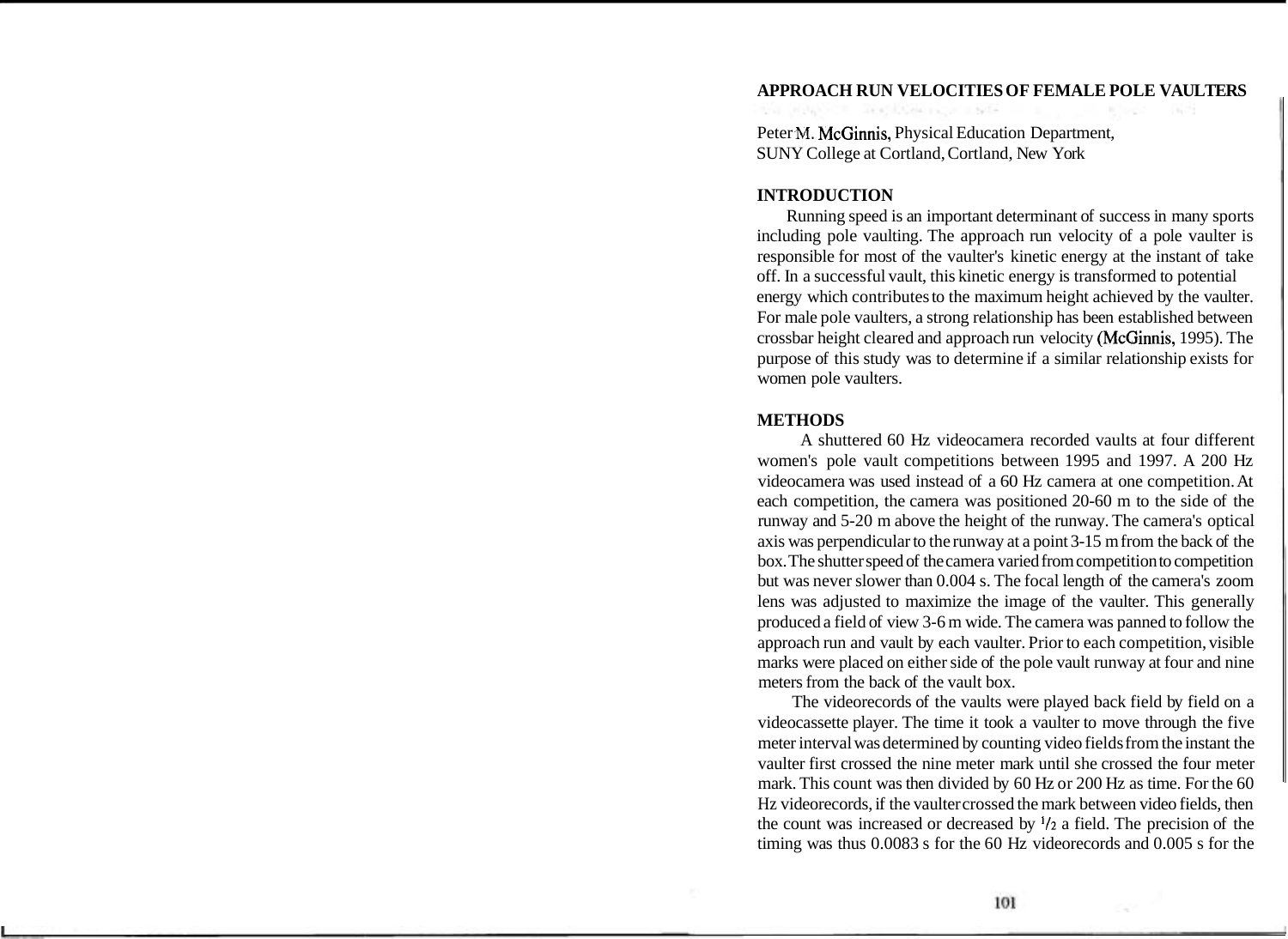<sup>I</sup>200 Hz videorecords. Average horizontal velocity was then computed by dividing the five meter displacement by the computed time. The accuracy of this velocity measurement technique was investigated by McGinnis (1991) who reported relative standard errors of less than 5%.

The single highest successful vault for each subject was chosen for analysis. A correlation and regression analysis was then completed using bar height as the dependent variable and approach run velocity as the independent variable.

## **RESULTS**

Forty-one vaulters completed more than four hundred vaults in the four competitions. Four of the vaulters did not successfully clear a height in any of the competitions. Only the highest successful vault by each of the remaining 37 vaulters was included in the analysis. The 37 vaults analyzed had a mean height of 3.48 m (s.d.= 0.33 m). The lowest height was 3.01 m and the highest was 4.30 m. These vaults represent a wide range of abilities. A vault of 3.01 m may win local or regional competitions while a vault of 4.30 m may win national or international competitions. For comparison, as of May 12, 1997, the world record in the women's pole vault was 4.55 m and the American record was 4.45 m.

The vaults had a mean approach run velocity of  $7.42 \text{ m/s}$  (s.d.= 0.46)  $m/s$ ). The slowest velocity was 6.58 m/s and the fastest was 8.22 m/s. The correlation coefficient between crossbar height and approach run velocity was 0.82 (p< 0.0001). The variance in crossbar height accounted for by the approach run velocity was 66.1%.

The linear regression equation which predicted crossbar height (h) from approach run velocity (v) was:

 $h = -0.91 + (0.59)$  v

and is shown in Figure 1. The standard error of the estimate for this regression equation was 0.195 m.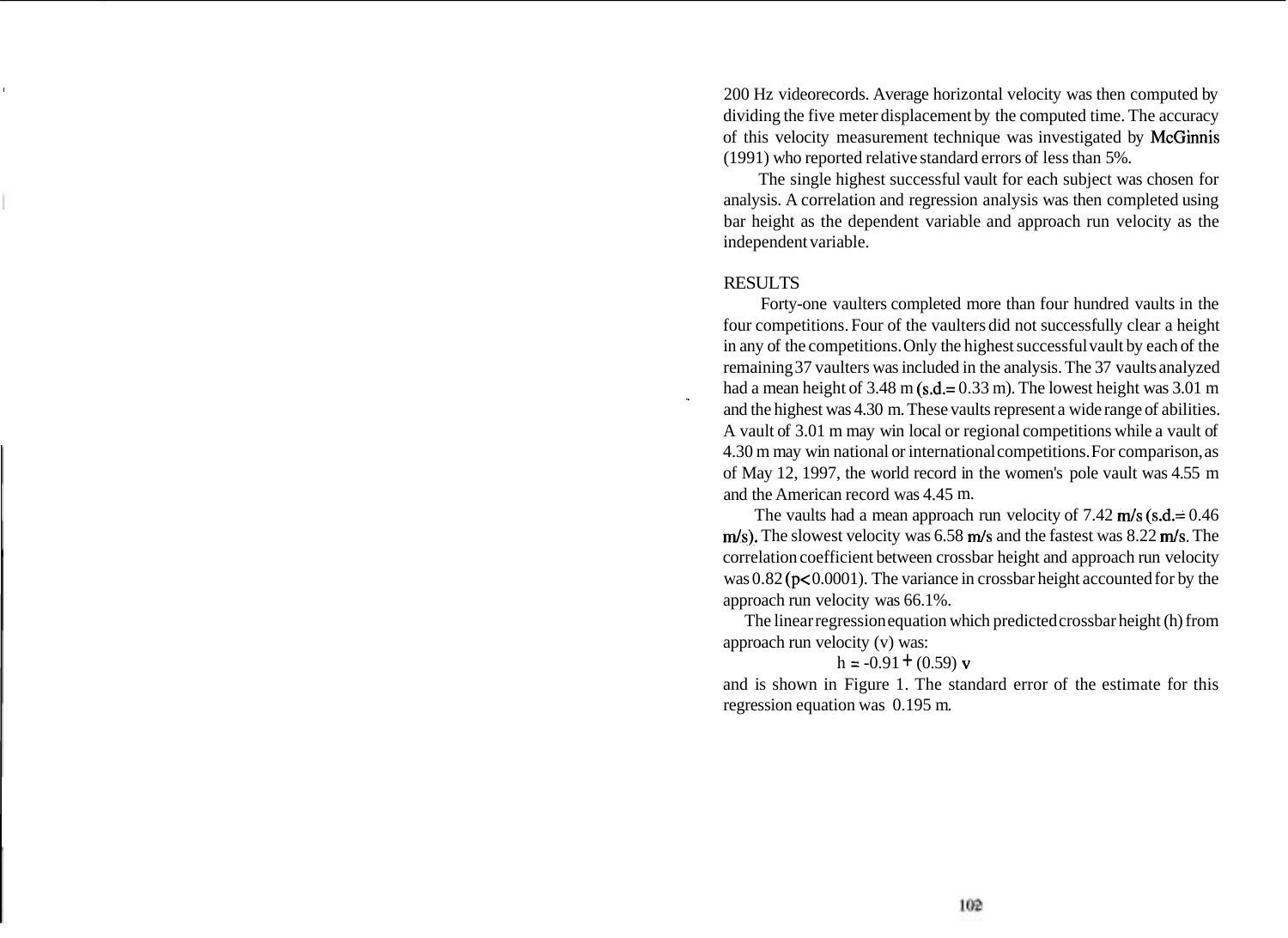

Figure 1. Regression line and scattergram of approach run velocity versus crossbar height for highest vault by each of 37 women pole vaulters.

## **DISCUSSION**

The velocity of the approach run is significantly related to the crossbar height that a pole vaulter can clear. This relationship holds for both male and female pole vaulters as illustrated in Figure 2. The data for the male pole vaulters in Figure 2 represent the highest vaults recorded by 65 elite male pole vaulters and analyzed by McGinnis (1995). He reported a correlation coefficient of 0.73 (p<0.0001) between crossbar height and approach run velocity for these elite male vaulters. The linear regression equation which predicted crossbar height (h) from approach run velocity (v) for elite male vaulters was:

 $h = 1.22 + (0.46)$  v

A comparison of the two correlation coefficient indicates that the relationship between crossbar height and approach run velocity is slightly stronger for women than for men.

An examination of Figure 2 and the corresponding regression equations for the male and female pole vaulters is also revealing. Velocity data for the men and the women almost overlap at 8.30 m/s. With this approach run velocity, the regression equations predict that a man should vault 5.03 m and a woman should vault 3.99 m. The regression equations predict that men vault more than a meter higher than women with the same approach run velocities.

What are the reasons for the stronger relationship between height and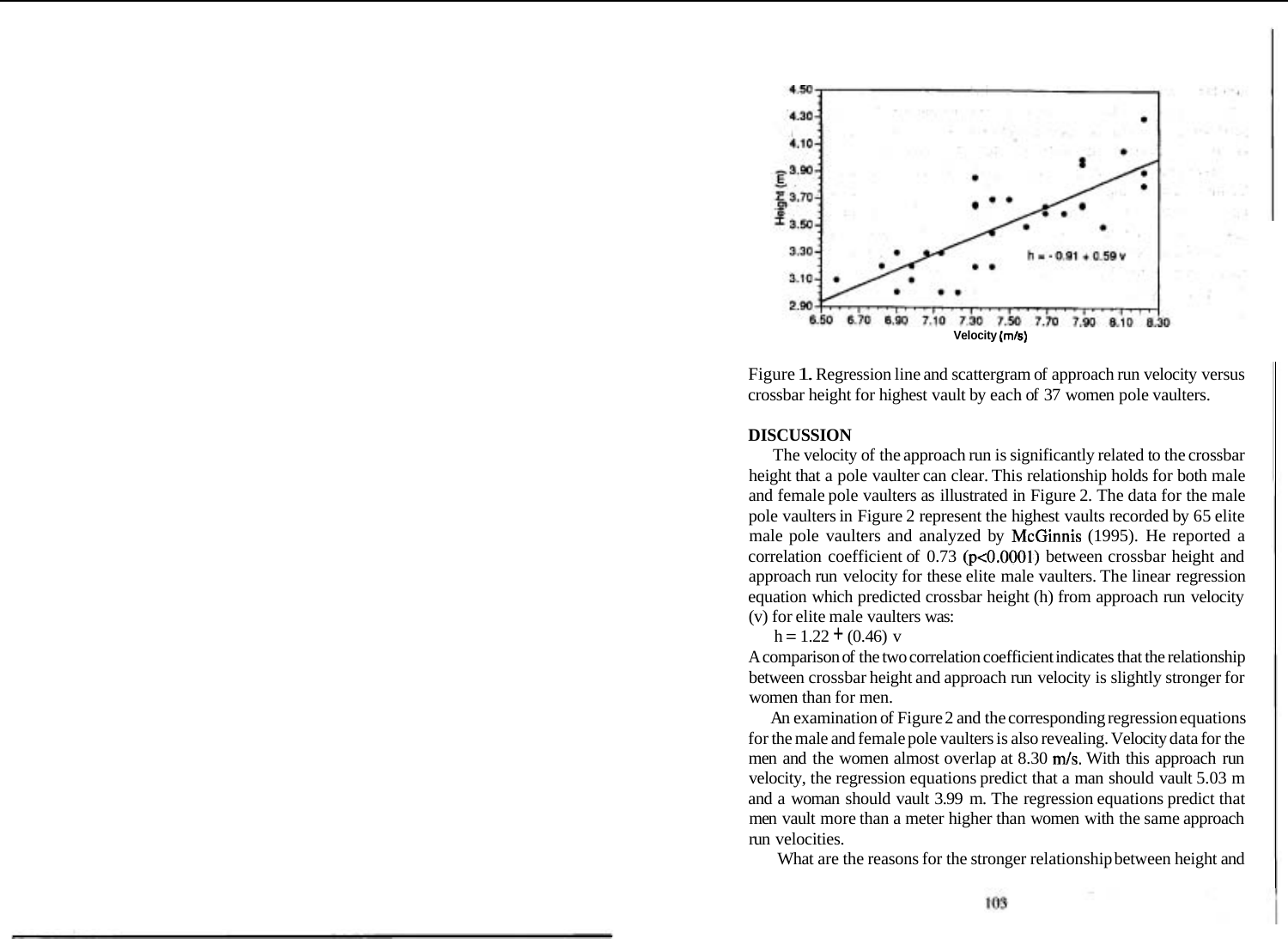approach run velocity for women, and the higher heights achieved by men with the same approach run velocity? The maximum height achieved by a pole vaulter is determined by four factors: (1) the vaulter' s energy at takeoff; (2) the work done by the vaulter from takeoff to pole release; (3) the energy lost from takeoff to pole release; and (4) the excess kinetic energy possessed by the vaulter at maximum height. The vaulter's approach run velocity largely determines the first factor. The other three factors are largely determined by the vaulter's technique. This is a relatively new event for women. Their techniques on the pole an not as well developed, so the heights they clear are primarily determined by their energy at takeoff which is largely determined by their approach run velocity. Men on the other hand, have more well developed techniques on the pole. The heights they clear are determined by their techniques as well as their approach run velocities.



Figure 2. Regression lines and scattergrams of approach run velocity versus crossbar height for highest vault by each of 37 female and 65 male pole vaulters.

Even with more experience and better technique on the pole, the regression line for women will still fall below that of men. Although the difference may not be as large as a meter (as it is now), the deficit will still be significant. The reason for this is because men are more powerful than women. One of the factors which determines the height achieved by a pole vaulter is the amount of work done by the vaulter on the pole. Most of this